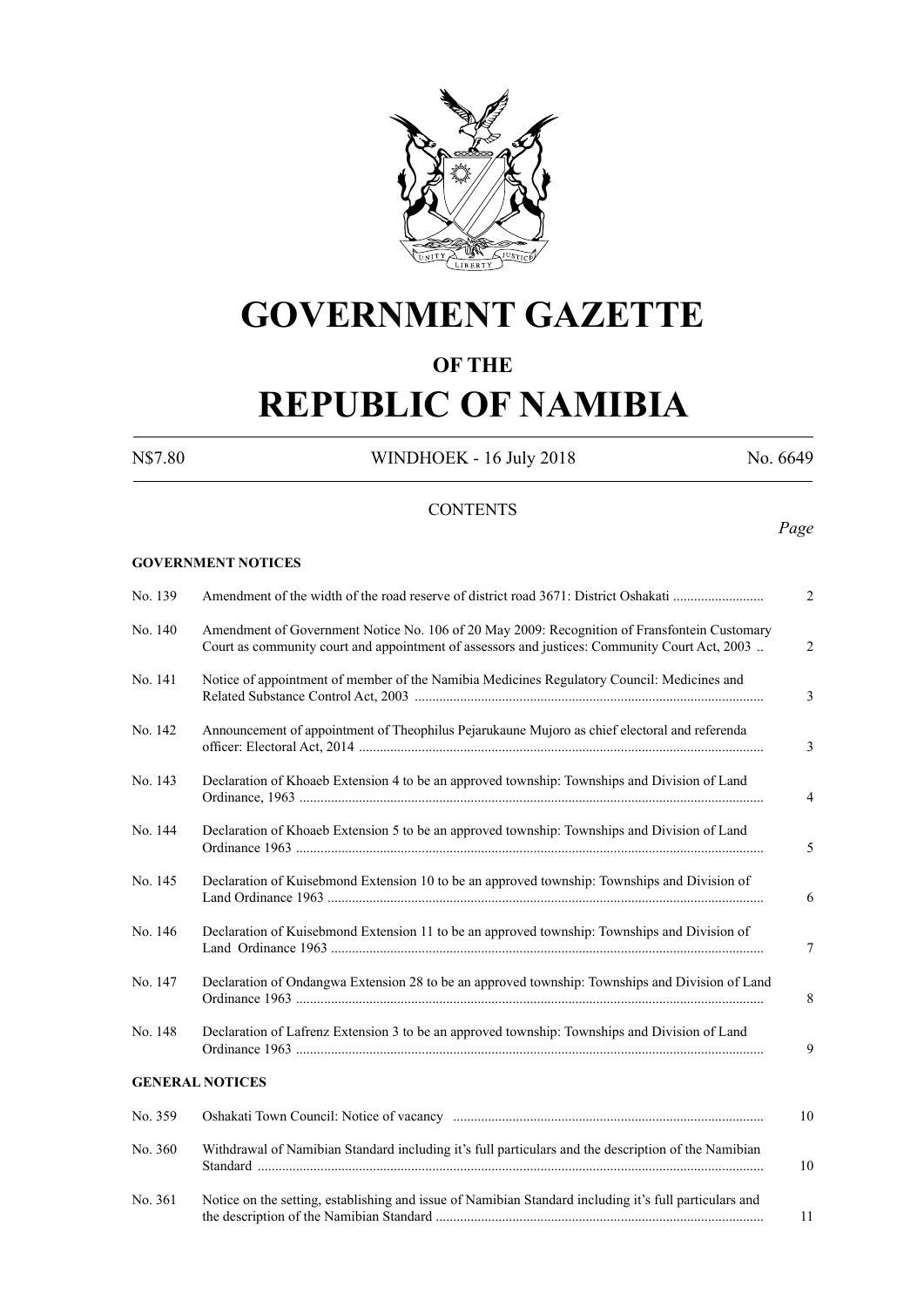| No. 362 | Notice on the setting, establishing and issue of Namibian Standards including their full particulars                                                                                                              | 11  |
|---------|-------------------------------------------------------------------------------------------------------------------------------------------------------------------------------------------------------------------|-----|
| No. 363 | Public enquiry notice on the setting, establishing and issue of Namibian Standards including their                                                                                                                | 12. |
| No. 364 | Permanent closure of Portions A and B of Erf 508, Keetmanshoop as public open space                                                                                                                               | 12. |
| No. 365 | Permanent closure of Portion A of Erf 8597, (Viljoen Street), Windhoek, as street. (The portion<br>is approximately 994m <sup>2</sup> in extent and will be sold to the owner of Erf 8596, Windhoek for consolid- | 13  |

## **Government Notices**

#### **MINISTRY OF WORKS AND TRANSPORT**

No. 139 2018

#### AMENDMENT OF THE WIDTH OF THE ROAD RESERVE OF DISTRICT ROAD 3671: DISTRICT OF OSHAKATI

In terms of section 3(4)(b) of the Roads Ordinance, 1972 (Ordinance No. 17 of 1972), it is hereby made known that the Minister of Works and Transport has in the district of Oshakati under section 3(4)(a) of the said Ordinance decreased the width of the road reserve of district road 3671, as described in the Schedule and as shown on sketch-map P2373 by the symbols A-B.

The said sketch-map shall at all times lie open to inspection at the office of the Roads Authority, Windhoek, during normal office hours.

#### **SCHEDULE**

From a point (A on sketch-map P2373) at the junction with main road 120 at the place known as Okatana generally south-south-eastwards and more and more east-northeastwards to a point (B on sketch-map P2373) at the junction with district road 3638 at the place known as Onamutayi.

#### **MINISTRY OF JUSTICE**

 $\frac{1}{2}$ 

No. 140 2018

#### AMENDMENT OF GOVERNMENT NOTICE NO. 106 OF 20 MAY 2009: RECOGNITION OF FRANSFONTEIN CUSTOMARY COURT AS COMMUNITY COURT AND APPOINTMENT OF ASSESSORS AND JUSTICES: COMMUNITY COURTS ACT, 2003

In terms of section 7(3) and section 8(1) of the Community Courts Act, 2003 (Act No. 10 of 2003), I amend the Government Notice No. 106 of 20 May 2009 as set out in the Schedule.

#### **S. SHANGHALA MINISTER OF JUSTICE** Windhoek, 20 June 2018

#### **SCHEDULE**

The Schedule to Government Notice No. 106 of 20 May 2009 is amended by -

(a) the substitution for Part II of the following Part: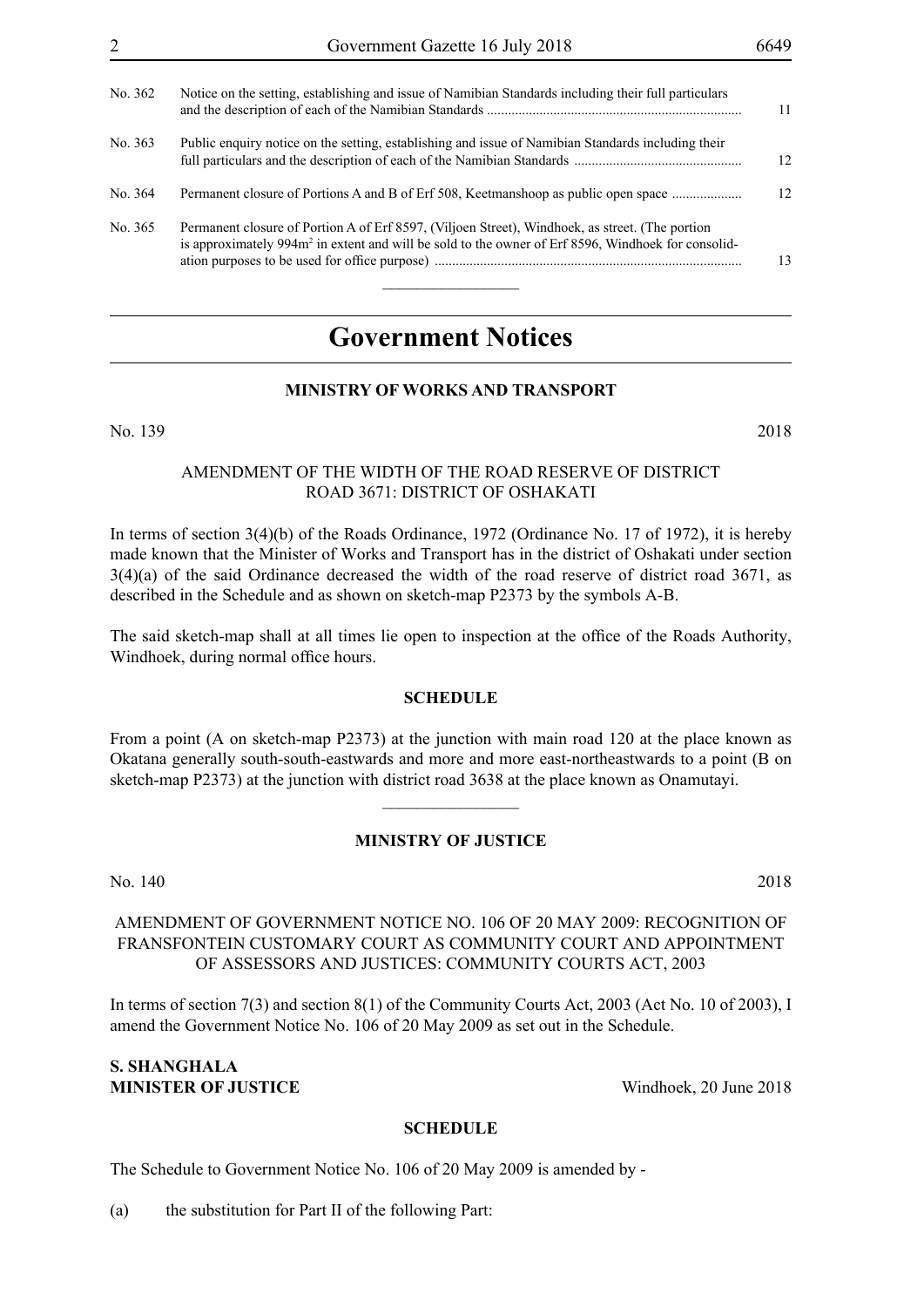#### "PART II

#### PERSONS APPROVED AS ASSESSORS-DESIGNATE IN TERMS OF SECTION 7(3) OF THE ACT FOR APPOINTMENT AS ASSESSORS UNDER SECTION 7(2) OF THE ACT

- 1. Otto /Uirab
- 2. Alexia Ortner
- 3. Titus Bamm
- 4. Lydia /Uiras
- 5. Susanna Pietersen
- 6. Florensia Phillips
- 7. Phillipus Seibeb"; and
- (b) the addition of the following names to Part III of the Schedule:
- 1. Maria Guibeb
- 2. Titus Venepiko Kaumunika
- 3. Antonia Kamuhake.

### **MINISTRY OF HEALTH AND SOCIAL SERVICES**

 $\overline{\phantom{a}}$  , where  $\overline{\phantom{a}}$ 

No. 141 2018

#### NOTICE OF APPOINTMENT OF MEMBER OF NAMIBIA MEDICINES REGULATORY COUNCIL: MEDICINES AND RELATED SUBSTANCES CONTROL ACT, 2003

Under subsection (4) of section 3 of the Medicines and Related Substances Control Act, 2003 (Act No. 13 of 2003), I give notice that I have appointed A. Zambwe under subsection (1) of that section as a member of the Namibia Medicines Regulatory Council for a period commencing on 15 March 2018 and terminating on 31 July 2019.

#### **B. HAUFIKU Minister of Health and Social Services**

#### **ELECTORAL COMMISSION OF NAMIBIA**

 $\frac{1}{2}$ 

No. 142 2018

#### ANNOUNCEMENT OF APPOINTMENT OF THEOPHILUS PEJARUKAUNE MUJORO AS CHIEF ELECTORAL AND REFERENDA OFFICER: ELECTORAL ACT, 2014

In terms of section 17(17) of the Electoral Act, 2014 (Act No. 5 of 2014) I announce the appointment of Theophilus Pejarukaune Mujoro as the Chief Electoral and Referenda Officer with effect from 1 September 2018 to 31 August 2023.

 $\overline{\phantom{a}}$  , where  $\overline{\phantom{a}}$ 

**N. TJIPUEJA CHAIRPERSON ELECTORAL COMMISSION OF NAMIBIA**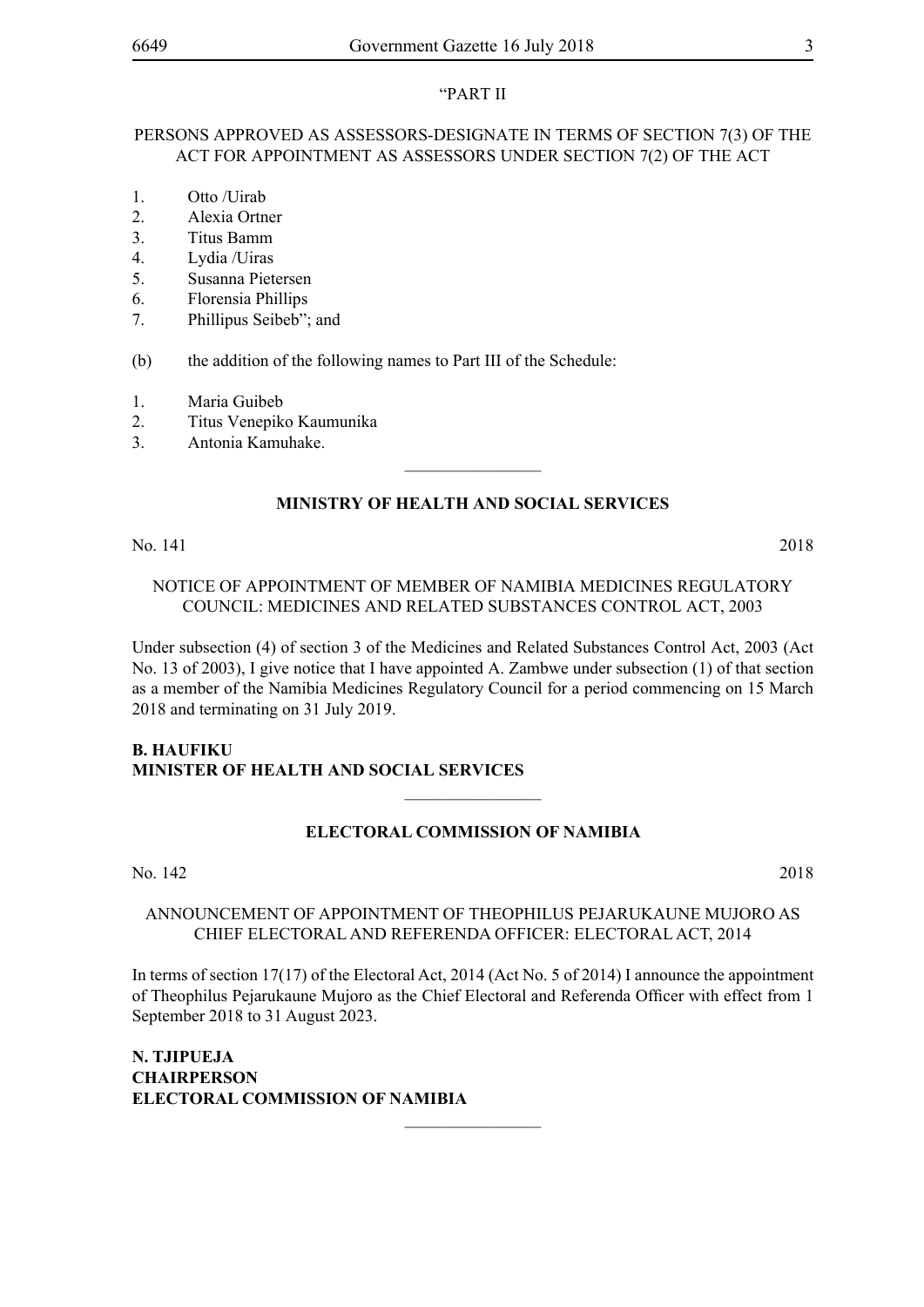No. 143 2018

#### DECLARATION OF KHOAEB EXTENSION 4 TO BE AN APPROVED TOWNSHIP: TOWNSHIPS AND DIVISION OF LAND ORDINANCE, 1963

In terms of section 13 of the Townships and Division of Land Ordinance, 1963 (Ordinance No. 11 of 1963), I -

- (a) declare the area situated on Portion 15 of the Farm Swaps No. 755 in Registration Division "F" in the Otjozondjupa Region, as indicated on the General Plan No. B346 (SG. No. A858/2015 ) to be an approved township; and
- (b) set forth in the Schedule the conditions subject to which the application for permission to establish the township concerned has been granted.

#### **P. MUSHELENGA MINISTER OF URBAN AND RURAL DEVELOPMENT** Windhoek, 1 July 2018

#### **SCHEDULE**

#### **1. Name of township:**

The township is called Khoaeb Extension 4.

#### **2. Composition of township:**

The township comprises 291 erven numbered 1136 to 1426 and remainder streets as indicated on General Plan No. B346 ( SG. No. A858/2015)

#### **3. Reservation of erven:**

Erven 1425 and 1426 are reserved for purposes of public open space.

#### **4. Conditions of title:**

The following conditions are registered in favour of the local authority against the title deeds of all erven except the erven referred to in paragraph 3:

- (a) the erf must be used or occupied for purposes which are in accordance with and the use of the occupation of the erf must at all times be subject to the provisions of the Otavi Town Planning Scheme prepared and approved in terms of the Town Planning Ordinance, 1954 (Ordinance No. 18 of 1954); and
- (b) the building value of the main building, including the outbuilding to be erected on the erf, must be at least four times the prevailing valuation of the erf.

 $\overline{\phantom{a}}$  , where  $\overline{\phantom{a}}$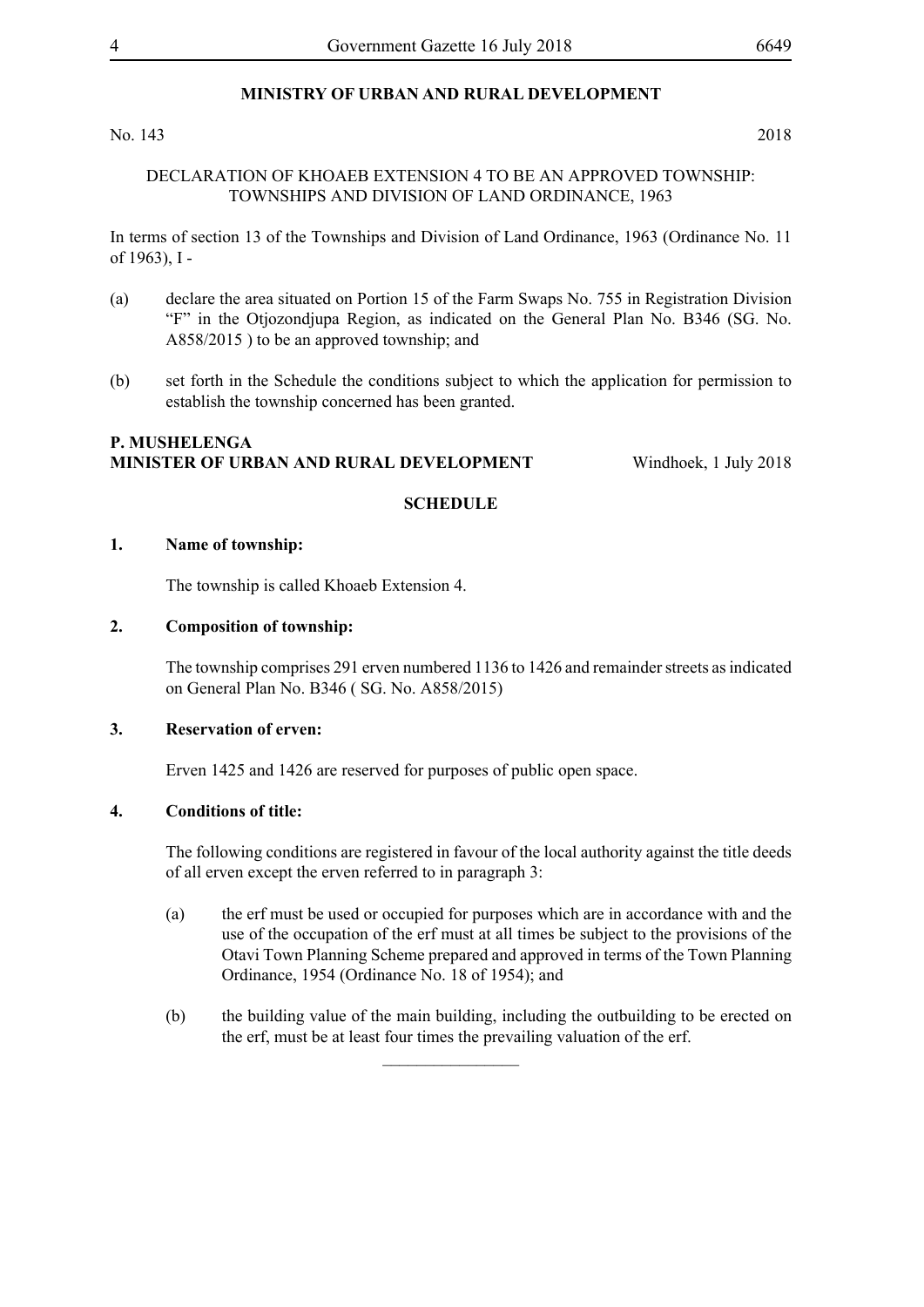#### No. 144 2018

#### DECLARATION OF KHOAEB EXTENSION 5 TO BE AN APPROVED TOWNSHIP: TOWNSHIPS AND DIVISION OF LAND ORDINANCE, 1963

In terms of section 13 of the Townships and Division of Land Ordinance, 1963 (Ordinance No. 11 of 1963), I -

- (a) declare the area situated on Portion 16 of the Farm Swaps No. 755 in Registration Division "B" in the Otjozondjupa Region, as indicated on the General Plan No. B347 (SG. No. A860/2015 ) to be an approved township; and
- (b) set forth in the Schedule the conditions subject to which the application for permission to establish the township concerned has been granted.

#### **P. MUSHELENGA MINISTER OF URBAN AND RURAL DEVELOPMENT** Windhoek, 1 July 2018

#### **SCHEDULE**

#### **1. Name of township:**

The township is called Khoaeb Extension 5.

#### **2. Composition of township:**

The township comprises 288 erven numbered 1427 to 1714 and remainder streets as indicated on General Plan No. B347 ( SG. No. A860/2015).

#### **3. Reservation of erven:**

- (i) Erf 1709 is reserved for the state for general administrative purposes.
- (ii) The following erven are reserved for the local authority:
	- (a) Erven 1470, 1708 and 1710 is reserved for general administrative purposes; and
	- (b) Erven 1711 to 1714 are reserved for purposes of public open space.

#### **4. Conditions of title:**

The following conditions are registered in favour of the local authority against the title deeds of all erven except the erven referred to in paragraph 3:

- (a) the erf must be used or occupied for purposes which are in accordance with and the use of the occupation of the erf must at all times be subject to the provisions of the Otavi Town Planning Scheme prepared and approved in terms of the Town Planning Ordinance, 1954 (Ordinance No. 18 of 1954); and
- (b) the building value of the main building, including the outbuilding to be erected on the erf, must be at least four times the prevailing valuation of the erf.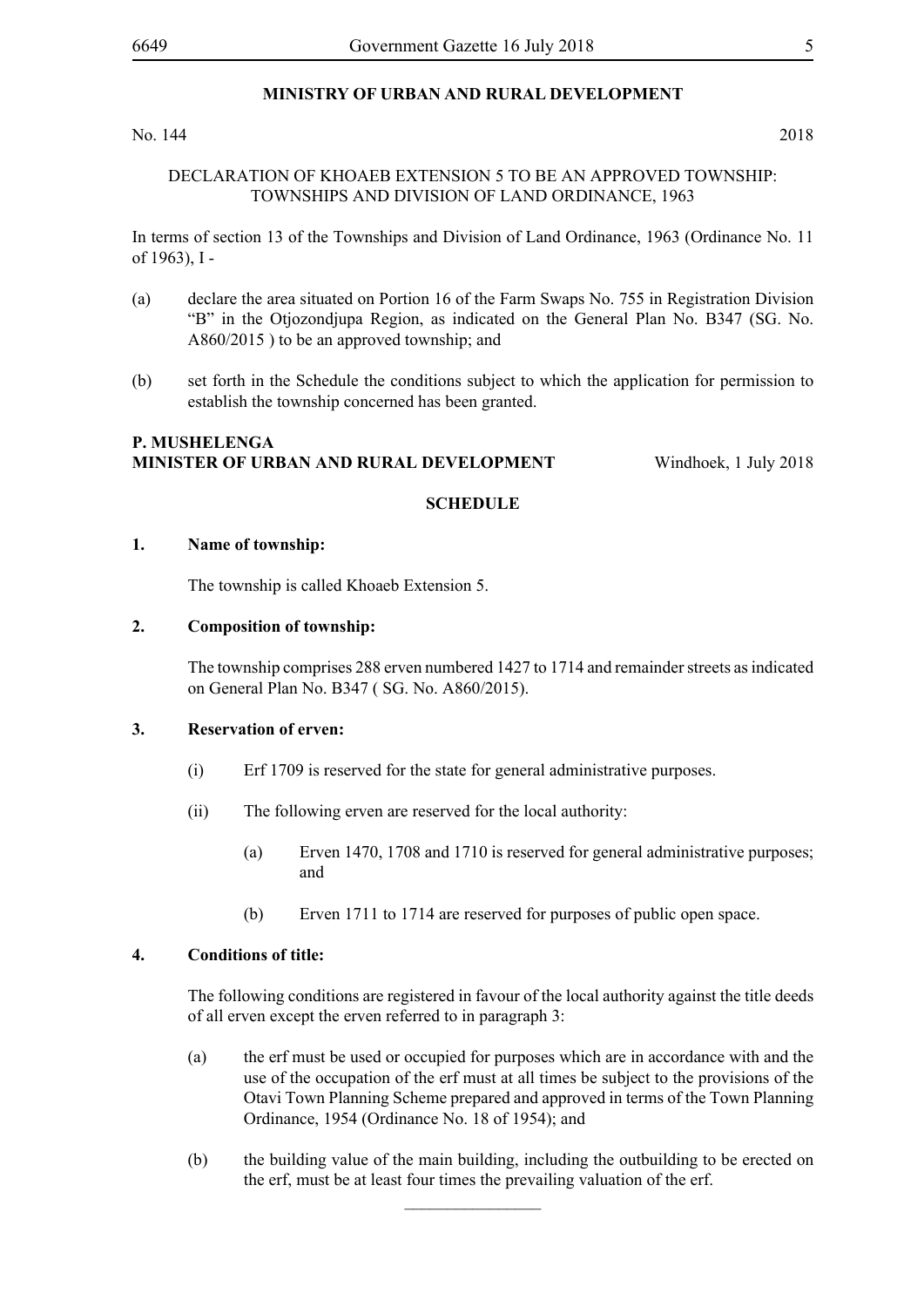No. 145 2018

#### DECLARATION OF KUISEBMOND EXTENSION 10 TO BE AN APPROVED TOWNSHIP: TOWNSHIPS AND DIVISION OF LAND ORDINANCE, 1963

In terms of section 13 of the Townships and Division of Land Ordinance, 1963 (Ordinance No. 11 of 1963), I -

- (a) declare the area situated on Erf 5764, Kuisebmond, in the Registration Division "F" in the Erongo Region, as indicated on the General Plan No. F134 (SG. No. A108/2016 ) to be an approved township; and
- (b) set forth in the Schedule the conditions subject to which the application for permission to establish the township concerned has been granted.

#### **P. MUSHELENGA MINISTER OF URBAN AND RURAL DEVELOPMENT** Windhoek, 1 July 2018

#### **SCHEDULE**

#### **1. Name of township:**

The township is called Kuisebmond Extension 10.

#### **2. Composition of township:**

The township comprises 103 erven numbered 7812 to 7914 as indicated on General Plan F134.

#### **3. Reservation of erven:**

- (i) Erf 7812 is reserved for the state for purposes of police regional headquarters.
- (ii) The following Erven are reserved for the local authority:
	- (a) Erf 7852 is reserved for the electrical substation;
	- (b) Erven 7911 and 7912 are reserved for purposes of public open space; and
	- (c) Erven 7913 and 7914 are reserved for street purposes.

#### **4. Conditions of title:**

The following conditions are registered in favour of the local authority against the title deeds of all erven except the erven referred to in paragraph 3:

- (a) the erf must be used or occupied for purposes which are in accordance with and the use of the occupation of the erf must at all times be subject to the provisions of the Walvis Bay Town Planning Scheme prepared and approved in terms of the Town Planning Ordinance, 1954 (Ordinance No. 18 of 1954); and
- (b) the building value of the main building, including the outbuilding to be erected on the erf, must be at least four times the prevailing valuation of the erf.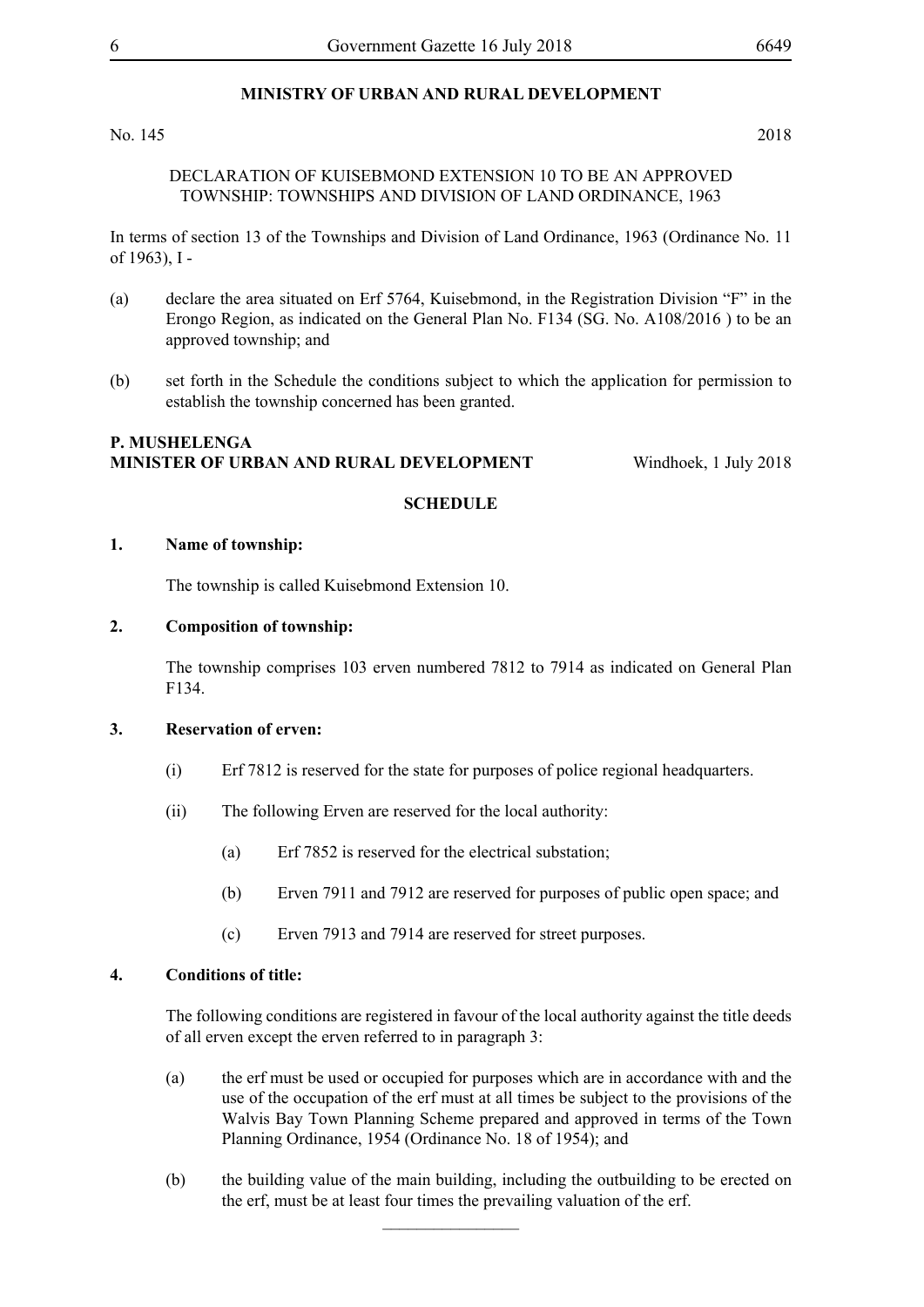#### No. 146 2018

#### DECLARATION OF KUISEBMOND EXTENSION 11 TO BE AN APPROVED TOWNSHIP: TOWNSHIPS AND DIVISION OF LAND ORDINANCE, 1963

In terms of section 13 of the Townships and Division of Land Ordinance, 1963 (Ordinance No. 11 of 1963), I -

- (a) declare the area, situated on Erf 5763 of Kuisebmond in the Registration Division "F" in the Erongo Region, as indicated on the General Plan No. F 139, to be an approved township; and
- (b) set out in the Schedule the conditions subject to which the application for permission to establish the township concerned has been granted.

#### **P. MUSHELENGA MINISTER OF URBAN AND RURAL DEVELOPMENT** Windhoek, 1 July 2018

#### **SCHEDULE**

#### **1. Name of township:**

The township is called Kuisebmond Extension 11 .

#### **2. Composition of township:**

The township comprises 96 erven numbered 8305 to 8398, 8625 to 8626 and the remainder streets as indicated on General Plan No. F 139.

#### **3. Reservation of erven:**

Erf 8626 is reserved for the local authority for public open space.

#### **4. Conditions of title:**

The following conditions are registered in favour of the local authority against the title deeds of all erven except the erven referred to in paragraph 3:

- (a) the erf must be used or occupied for purposes which are in accordance with and the use of the occupation of the erf must at all times be subject to the provisions of the Walvis Bay Town Planning Scheme prepared and approved in terms of the Town Planning Ordinance, 1954 (Ordinance No. 18 of 1954); and
- (b) the building value of the main building, including the outbuilding to be erected on the erf, must be at least four times the prevailing valuation of the erf.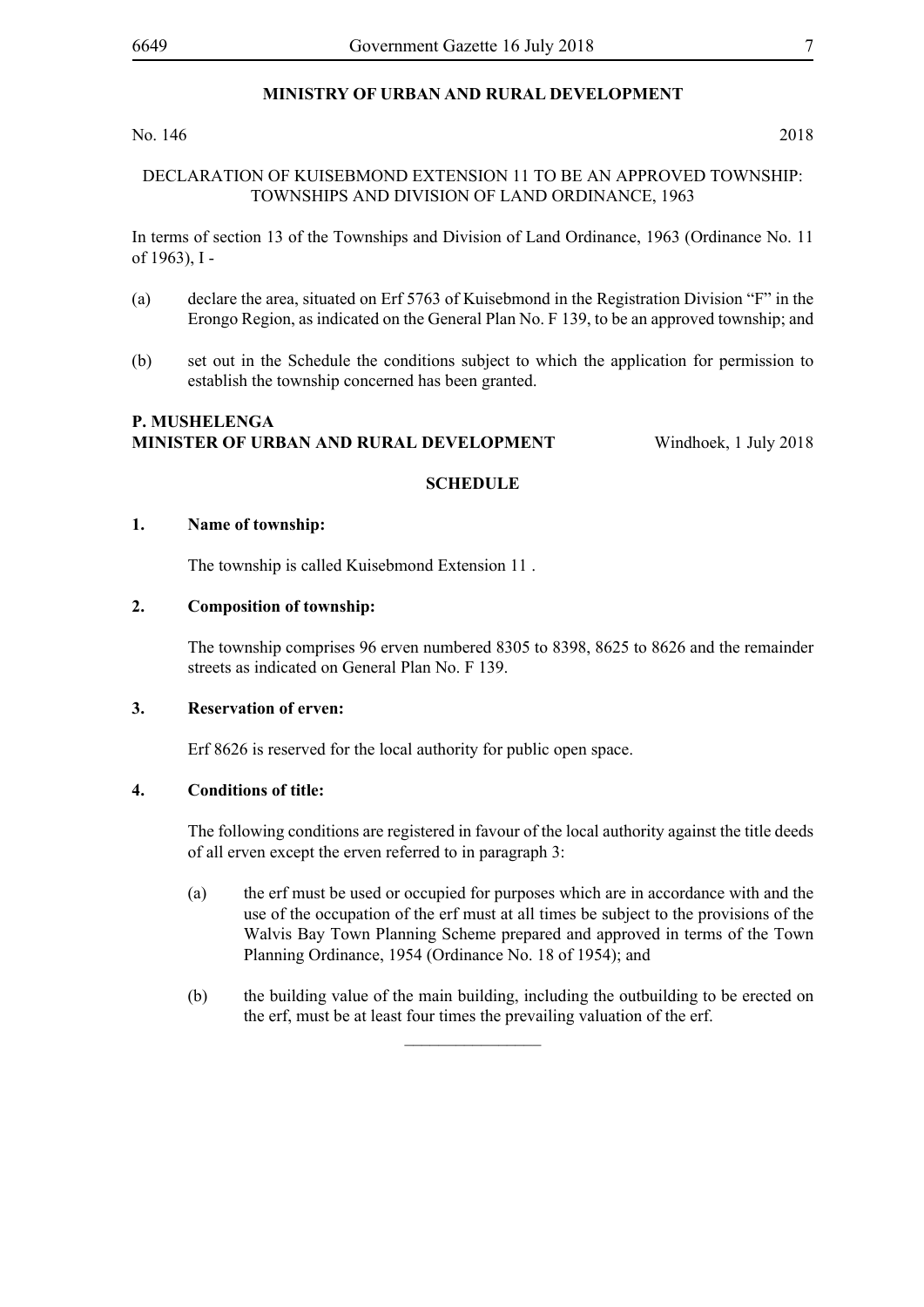No. 147 2018

#### DECLARATION OF ONDANGWA EXTENSION 28 TO BE AN APPROVED TOWNSHIP: TOWNSHIPS AND DIVISION OF LANDS ORDINANCE, 1963

In terms of section 13 of the Townships and Division of Land Ordinance, 1963 (Ordinance No. 11 of 1963), I -

- (a) declare the area situated on the Remainder of Erf 1246 of Ondangwa Extension 3, Registration Division "A" in Oshana region as indicated on General Plan No. A 329 to be an approved township; and
- (b) set out in the Schedule the conditions subject to which the application for permission to establish the township concerned has been granted.

#### **P. MUSHELENGA MINISTER OF URBAN AND RURAL DEVELOPMENT** Windhoek, 1 July 2018

#### **SCHEDULE**

#### **1. Name of township:**

The township is called Ondangwa Extension 28.

#### **2. Composition of township:**

The township comprises 367 erven numbered 6628 to 6994 and the remainder streets as indicated on General Plan No. A 329.

#### **3. Reservation of erven:**

The following erven are reserved for the local authority -

- (a) Erf 6972 for civic purposes; and
- (b) Erven 6990 to 6994 for the purposes of public open space.

#### **4. Conditions of title:**

The following conditions must be registered in favour of the local authority against the title deeds of all erven, except the erven referred to in paragraph 3:

- (a) the erf must only be used or occupied for the purposes which are in accordance with and the use or occupation of the erf must at all times be subject to the provisions of the Ondangwa Town Planning Scheme prepared and approved in terms of the Town Planning Ordinance, 1954 (Ordinance No. 18 of 1954); and
- (b) the building value of the main building, including the outbuildings to be erected on the erf must be at least four times the prevailing valuation of the erf.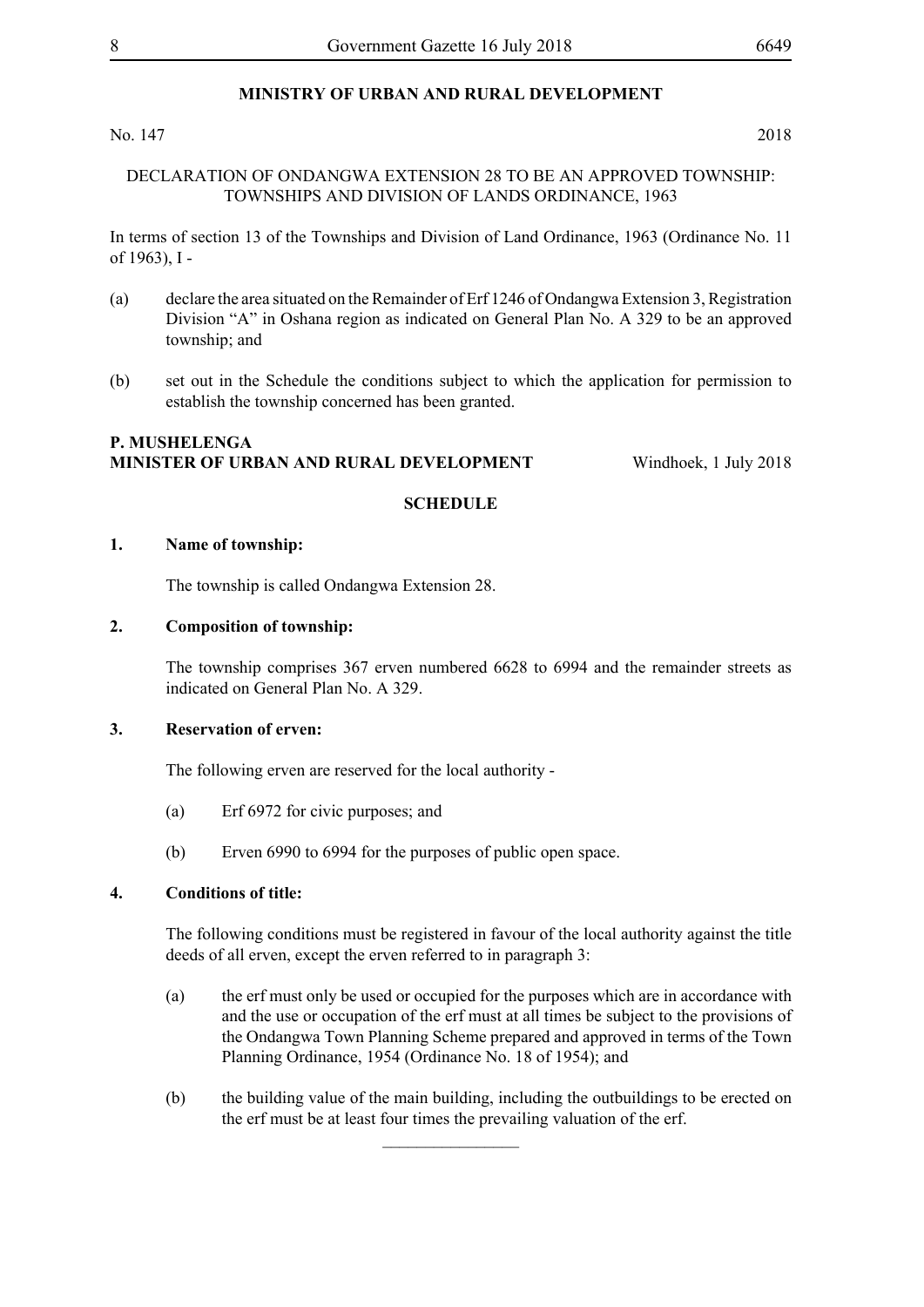#### No. 148 2018

#### DECLARATION OF LAFRENZ EXTENSION 3 TO BE AN APPROVED TOWNSHIP: TOWNSHIPS AND DIVISION OF LAND ORDINANCE, 1963

In terms of Section 13 of the Townships and Division of Land Ordinance, 1963 (Ordinance No. 11 of 1963), I -

- (a) declare the area being the subdivision of Portion 131 (a portion of Portion A) of the Farm Nubuamis No. 37, situated in the municipal area of Windhoek, Registration Division "K" Khomas Region and represented by General Plan No. K477 (S.G No. A290/2016), to be an approved township; and
- (b) set forth in the Schedule the conditions subject to which the application for permission to establish the township has been granted.

#### **P. Mushelenga Minister of Urban and Rural Development** Windhoek, 1 July 2018

#### **SCHEDULE**

#### **1. Name of township:**

The township is called Lafrenz Extension 3.

#### **2. Composition of township:**

The township comprises 51 erven numbered 314 to 364 and the remainder streets as indicated on General Plan K 477.

#### **3. Reservation of erven:**

The following erven are reserved for the local authority:

- (a) Erven 361 and 362 are reserved for public open space; and
- (b) Erven 363 and 364 are reserved for street purposes.

#### **4. Conditions of title:**

The following conditions must be registered in favour of the local authority against the title deeds of all erven, except the erven referred to in paragraph 3:

- (a) the erf must be used or occupied for purposes which are in accordance with and the use or occupation of the erf must at all times be subject to the provisions of the Windhoek Town Planning Scheme prepared and approved in terms of the Town Planning Ordinance, 1954 (Ordinance No. 18 of 1954); and
- (b) the building value of the main building, excluding the outbuilding, to be erected on the erf must be at least equal the prevailing valuation of the erf.

 $\overline{\phantom{a}}$  , where  $\overline{\phantom{a}}$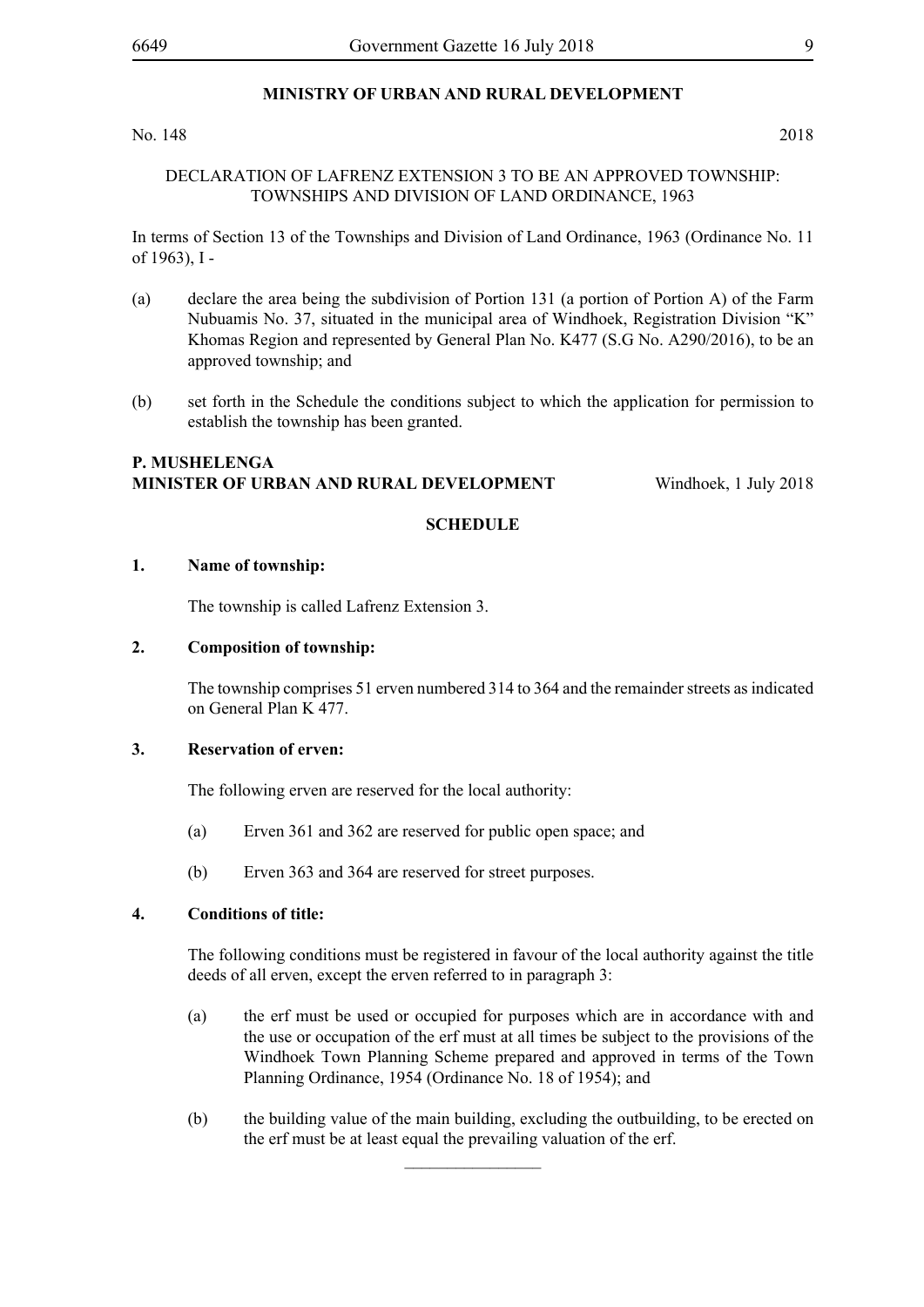## **General Notices**

#### **OSHAKATI TOWN COUNCIL**

No. 359 2018

#### NOTICE OF VACANCY

Notice is hereby given in terms of section 13(3) of the Local Authorities Act, 1992 (Act No. 23 of 1992) as amended, that a vacancy has occurred within the Oshakati Town Council as from the 17 June 2018 due to the untimely death of Councillor Johannes Hepeni Shilongo who was of the SWAPO Party.

Henceforth, the Swapo Party of Namibia is hereby requested to, in terms of Section 13(4)(a) of the said Act, nominate any member on the election list compiled in respect of the previous election of the Local Authority Council.

#### **W. Iita CHIEF EXECUTIVE OFFICER**

### **NAMIBIAN STANDARDS INSTITUTION**

 $\frac{1}{2}$ 

No. 360 2018

#### WITHDRAWAL OF NAMIBIAN STANDARD INCLUDING IT'S FULL PARTICULARS AND THE DESCRIPTION OF THE NAMIBIAN STANDARD

Pursuant to section 20(4) of the Standards Act, 2005 (Act No. 18 of 2005), the NSI hereby notifies the standards set, established and issued in terms of section 20(1)(a) of the Act as prescribed by Regulation 6 of the Standards Regulations: Standards Act, 2005, as published in General Notice No. 54, Government Gazette No. 5425, dated 14 March 2014 to be withdrawn as a Namibian Standard with effect from the date of publication of this notice.

#### **SCHEDULE**

| No. | Withdrawn Namibian<br><b>Standard (NAMS)</b> | <b>Particulars and Description of the Namibian Standards</b>             |
|-----|----------------------------------------------|--------------------------------------------------------------------------|
|     | NAMS/ISO14001:2014                           | Environmental Management Systems - Requirements with guidance for<br>use |

 $\frac{1}{2}$ 

**C. WASSERFALL CHIEF EXECUTIVE OFFICER NAMIBIAN STANDARDS INSTITUTION**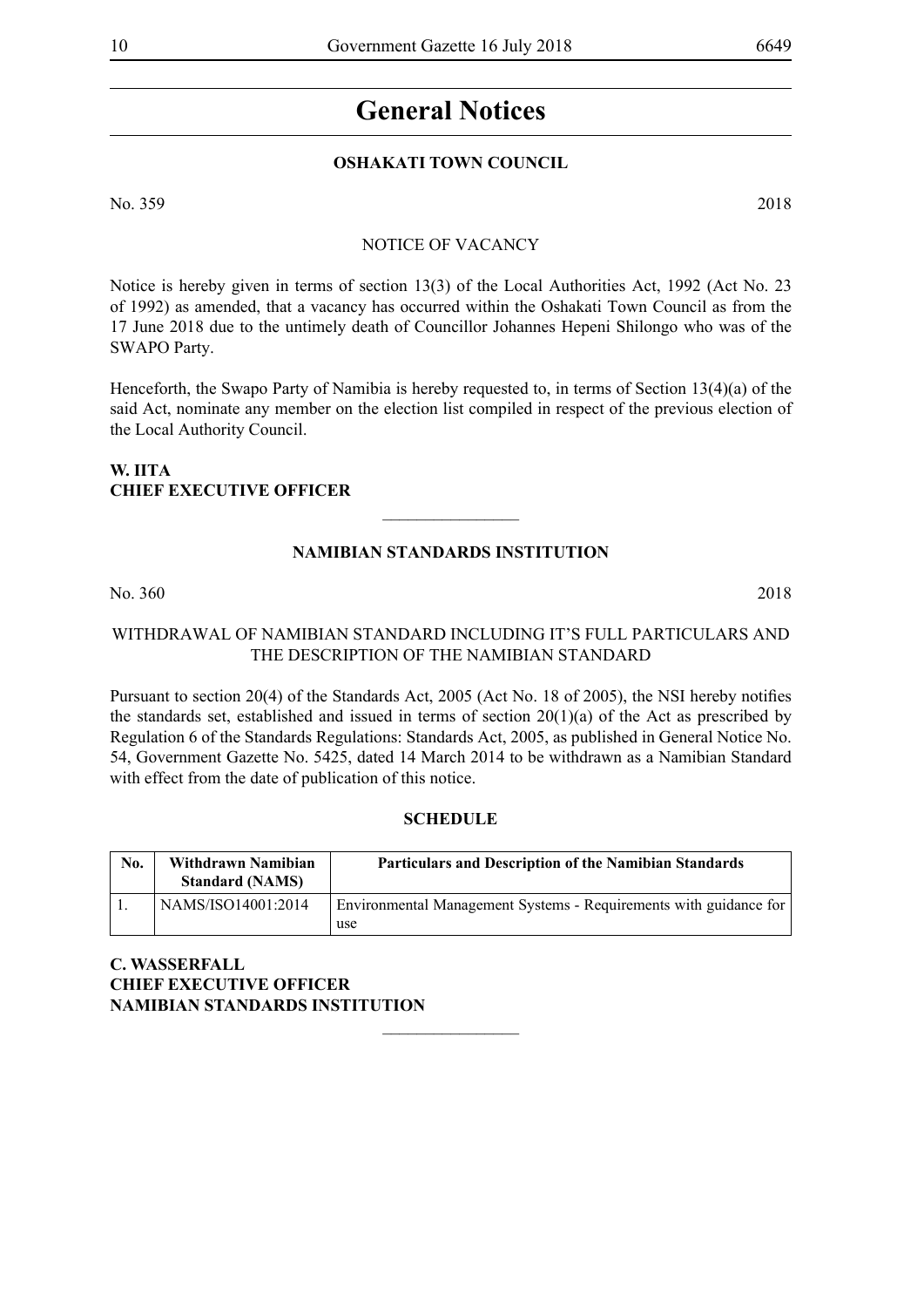#### **NAMIBIAN STANDARDS INSTITUTION**

No. 361 2018

#### NOTICE ON THE SETTING, ESTABLISHING AND ISSUE OF NAMIBIAN STANDARD INCLUDING IT'S FULL PARTICULARS AND THE DESCRIPTION OF THE NAMIBIAN STANDARD

Pursuant to section 20(4) of the Standards Act, 2005 (Act No. 18 of 2005), the NSI hereby notifies the standards set, established and issued in terms of section  $20(1)(a)$  of the Act as prescribed by Regulation 6 of the Standards Regulations: Standards Act, 2005, appearing in the schedule hereto, to be a Namibian Standard with effect from the date of publication of this notice.

#### **SCHEDULE**

| No. | <b>Namibian Standard</b><br>(NAMS) | <b>Particulars and Description of the Namibian Standards</b>             |
|-----|------------------------------------|--------------------------------------------------------------------------|
|     | NAMS/ISO 14001:2018                | Environmental Management Systems - Requirements with guidance for<br>use |

#### **C. WASSERFALL CHIEF EXECUTIVE OFFICER NAMIBIAN STANDARDS INSTITUTION**

#### **NAMIBIAN STANDARDS INSTITUTION**

 $\overline{\phantom{a}}$  , where  $\overline{\phantom{a}}$ 

No. 362 2018

#### NOTICE ON THE SETTING, ESTABLISHING AND ISSUE OF NAMIBIAN STANDARDS INCLUDING THEIR FULL PARTICULARS AND THE DESCRIPTION OF EACH OF THE NAMIBIAN STANDARDS

Pursuant to section 20(4) of the Standards Act, 2005 (Act No. 18 of 2005), the NSI hereby notifies the standards set, established and issued in terms of section  $20(1)(a)$  of the Act as prescribed by Regulation 6 of the Standards Regulations: Standards Act, 2005, appearing in the schedule hereto, to be Namibian Standards with effect from the publication of this notice.

#### **SCHEDULE**

| No. | <b>Namibian Standards</b><br>(NAMS) | <b>Particulars and Description of the Namibian Standards</b> |
|-----|-------------------------------------|--------------------------------------------------------------|
|     | NAMS/SANS 10216:2018                | Evaluation of vehicle test stations                          |
|     | NAMS/SANS 10047:2018                | The testing of motor vehicles for roadworthiness             |

 $\overline{\phantom{a}}$  , where  $\overline{\phantom{a}}$ 

**C. WASSERFALL CHIEF EXECUTIVE OFFICER NAMIBIAN STANDARDS INSTITUTION**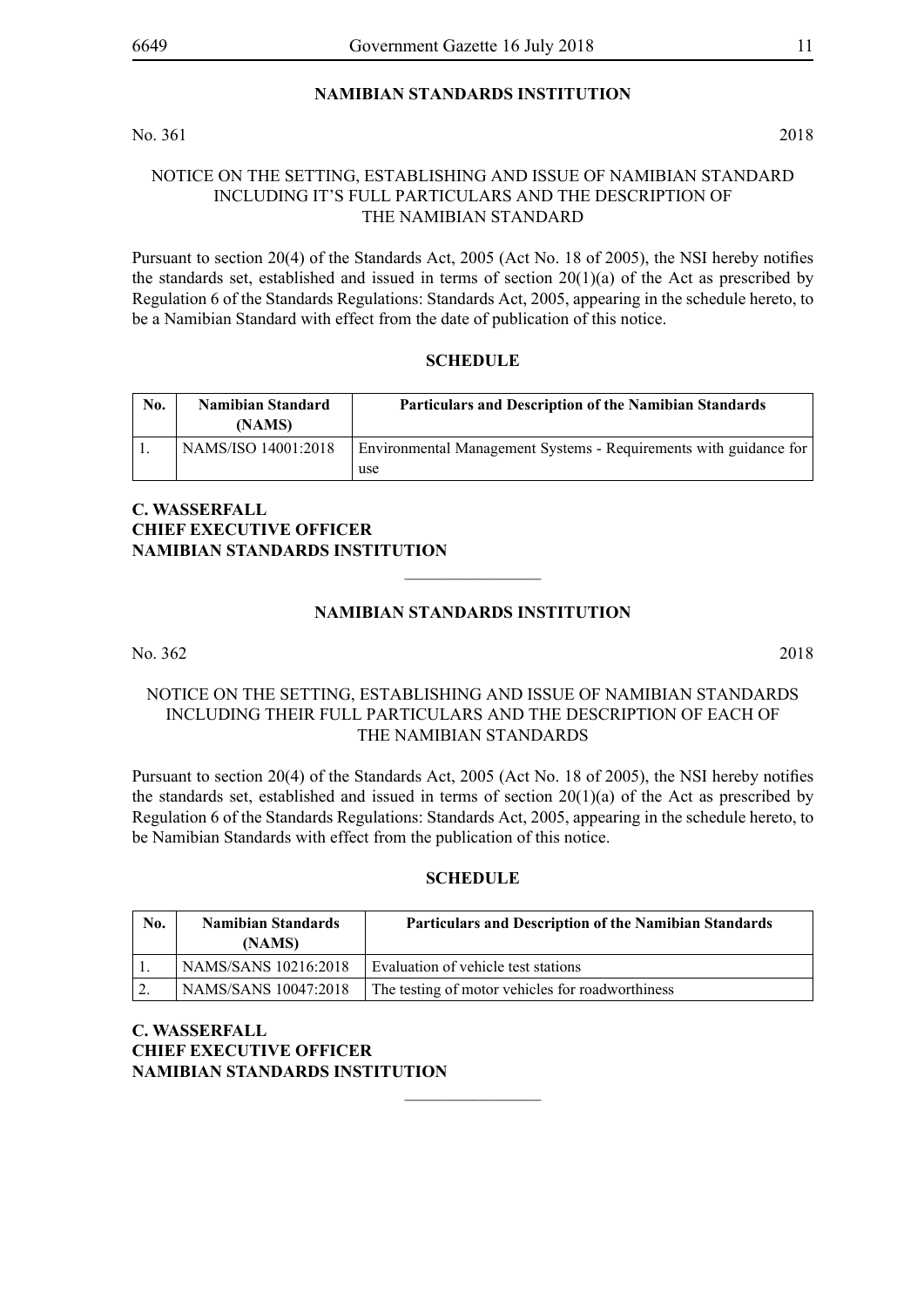#### **NAMIBIAN STANDARDS INSTITUTION**

No. 363 2018

PUBLIC ENQUIRY NOTICE ON THE SETTING, ESTABLISHING AND ISSUE OF NAMIBIAN STANDARDS INCLUDING THEIR FULL PARTICULARS AND THE DESCRIPTION OF EACH OF THE NAMIBIAN STANDARDS

Pursuant to section 20(4) of the Standards Act, 2005 (Act No. 18 of 2005), the NSI hereby notifies the standards set, established and issued in terms of section  $20(1)(a)$  of the Act as prescribed by Regulation 6 of the Standards Regulations: Standards Act, 2005, appearing in the schedule hereto, to be Draft Namibian Standards and is open for public comments for 30 days with effect from the date of publication of this notice.

| No.              | <b>Namibian Standard (NAMS)</b> | Particulars and Description of the Namibian Standards                                                                         |
|------------------|---------------------------------|-------------------------------------------------------------------------------------------------------------------------------|
| $\mathbf{1}$ .   | DNAMS/SANS 1518:2018            | Transport of dangerous goods - Design, construction, testing,<br>approval and maintenance of road vehicles and portable tanks |
| 2.               | DNAMS/SANS 10229-1:2018         | Transport of dangerous goods - Packaging and large packaging for<br>road and rail transport Part 1: Packaging                 |
| 3 <sub>1</sub>   | DNAMS/SANS 10229-2:2018         | Transport of dangerous goods - Packaging and large packaging for<br>road and rail transport Part 2: Large Packaging           |
| $\overline{4}$ . | DNAMS/SANS 10228:2018           | The identification and classification of dangerous goods for transport<br>by road and rail modes                              |
| 5.               | DNAMS/SANS 10231:2018           | Transport of dangerous goods - Operational requirements                                                                       |
| 6.               | DNAMS/SANS 10233:2018           | Transport of dangerous goods - Intermediate bulk containers for<br>road and rail transport                                    |
| 7.               | DNAMS/SANS 1116-1:2018          | Retro-reflective number plates for motor vehicles - Part 1: Blank<br>plates (Aluminium)                                       |
| 8.               | DNAMS/SANS 1116-2:2018          | Retro-reflective number plates for motor vehicles - Part 2: Number<br>plates (Aluminium)                                      |
| 9.               | DNAMS/SANS 1055:2018            | Rear under run protection device                                                                                              |
| 10.              | DNAMS/SANS 1496:2018            | Wheel flaps fitted to motor vehicles                                                                                          |
| 11.              | DNAMS/SANS 1046:2018            | Lights and light-signalling devices installed on motor vehicles and<br>trailers                                               |

#### **SCHEDULE**

#### **C. WASSERFALL CHIEF EXECUTIVE OFFICER NAMIBIAN STANDARDS INSTITUTION**

#### **Keetmanshoop Municipality**

 $\overline{\phantom{a}}$  , where  $\overline{\phantom{a}}$ 

No. 364 2018

#### PERMANENT CLOSURE OF PORTIONS A AND B OF ERF 508, KEETMANSHOOP AS PUBLIC OPEN SPACE

Notice is hereby given in terms of article 50(3)(a) of the Local Authorities Act, 1992 (Act No. 23 of 1992) that the Keetmanshoop Municipality proposes to permanently close Portions A and B of Erf 508, Keetmanshoop as Public Open Space, as indicated on locality plan which lies for inspection during office hours at the offices of Keetmanshoop Municipality, 37 Hampie Plichta Avenue. The